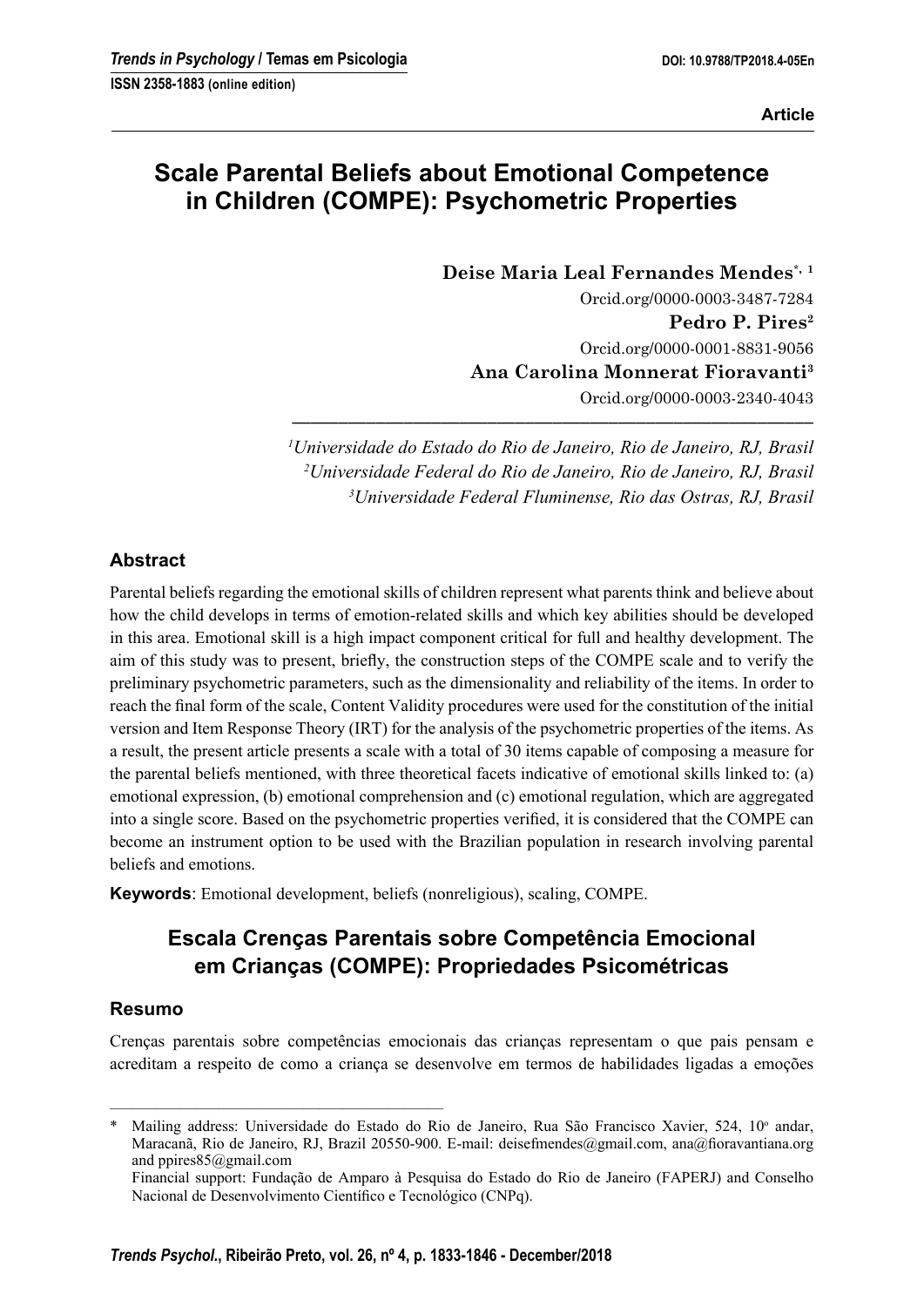e de quais capacidades principais nesse domínio deve desenvolver. A competência emocional é um componente crítico e impactante para o desenvolvimento pleno e saudável. O objetivo desse estudo foi o de apresentar, brevemente, as etapas de construção da escala COMPE e verificar os parâmetros psicométricos preliminares como dimensionalidade e confiabilidade dos itens. Para atingir a forma final da escala, foram adotados procedimentos de Validade de Conteúdo para a constituição da versão inicial e de Teoria de Resposta ao Item para a análise das propriedades psicométricas dos itens. Como resultado, o presente artigo apresenta uma escala com um total de 30 itens capazes de compor uma medida para as crenças parentais mencionadas, com três facetas teóricas indicativas de competências emocionais ligadas a: (a) expressão emocional, (b) compreensão emocional e (c) regulação emocional, que são agregadas sob um escore único. Com base nas propriedades psicométricas verificadas, considera-se que a COMPE passa a ser uma opção de instrumento a ser utilizado com população brasileira em pesquisas envolvendo crenças parentais e emoções.

**Palavras-chave**: Desenvolvimento emocional, crenças (não religiosas), escalas, COMPE.

# **Escala Creencias de los Padres sobre la Competencia Emocional en los Niños (COMPE): Propiedades Psicométricas**

### **Resumen**

Creencias parentales sobre las competencias emocionales de los niños representan lo que los padres piensan y creen acerca de cómo el niño se desarrolla en términos de habilidades vinculadas a emociones y de qué capacidades principales en ese dominio debe desarrollar. La competencia emocional es un componente crítico y impactante para el desarrollo pleno y saludable. El objetivo de este estudio fue presentar brevemente las etapas de construcción de escala COMPE y comprobar los parámetros psicométricos preliminares como dimensionalidad y confiabilidad de los ítems. Para conseguir la forma fi nal de la escala, los procedimientos de Validez de Contenido se adoptaron para la creación de la versión inicial, y de Teoría de Respuesta para analizar las propiedades psicométricas de los ítems. Como resultado, este documento presenta una escala con un total de 30 ítems capaces de componer una medida de las creencias parentales mencionadas, con tres facetas teóricas indicativas de competencias emocionales relacionadas con: (a) expresión emocional, (b) comprensión emocional y (c) regulación emocional, que se agregan en una sola puntuación. Basado en las propiedades psicométricas verificadas, la COMPE se convierte en una opción de instrumento a ser utilizado con población brasileña, en investigaciones que implican emociones y creencias parentales.

**Palabras clave**: Desarrollo emocional, creencias (no religiosas), escala, COMPE.

Interconnections between parental beliefs and their parenting practices are evidenced and discussed in the literature (Harkness & Super, 2010; Sheffield-Morris, Silk, Steinberg, Myers, & Robinson, 2007). These beliefs can be transmitted directly to children through communication mechanisms such as narratives and instructions, affecting children's schemas about their personal identities and about the world at large (Bohanek et al., 2009; Fivush, 2008). Thus, parental beliefs regarding children's emotional skills seem to have an impact on their emotional development because they are guides to their behavior and/or reflect their behavioral inclinations, being transmitted to the children in order to instill in them understanding about how to deal with emotions (Parker et al., 2012).

In addition, parental beliefs about emotion, as well as being associated with the essential skills of children's emotional development, such as emotional regulation, emotional understanding, and emotional expression, are sensitive to the cultural context in which the child develops (Trommsdorff & Cole, 2011). Investigating them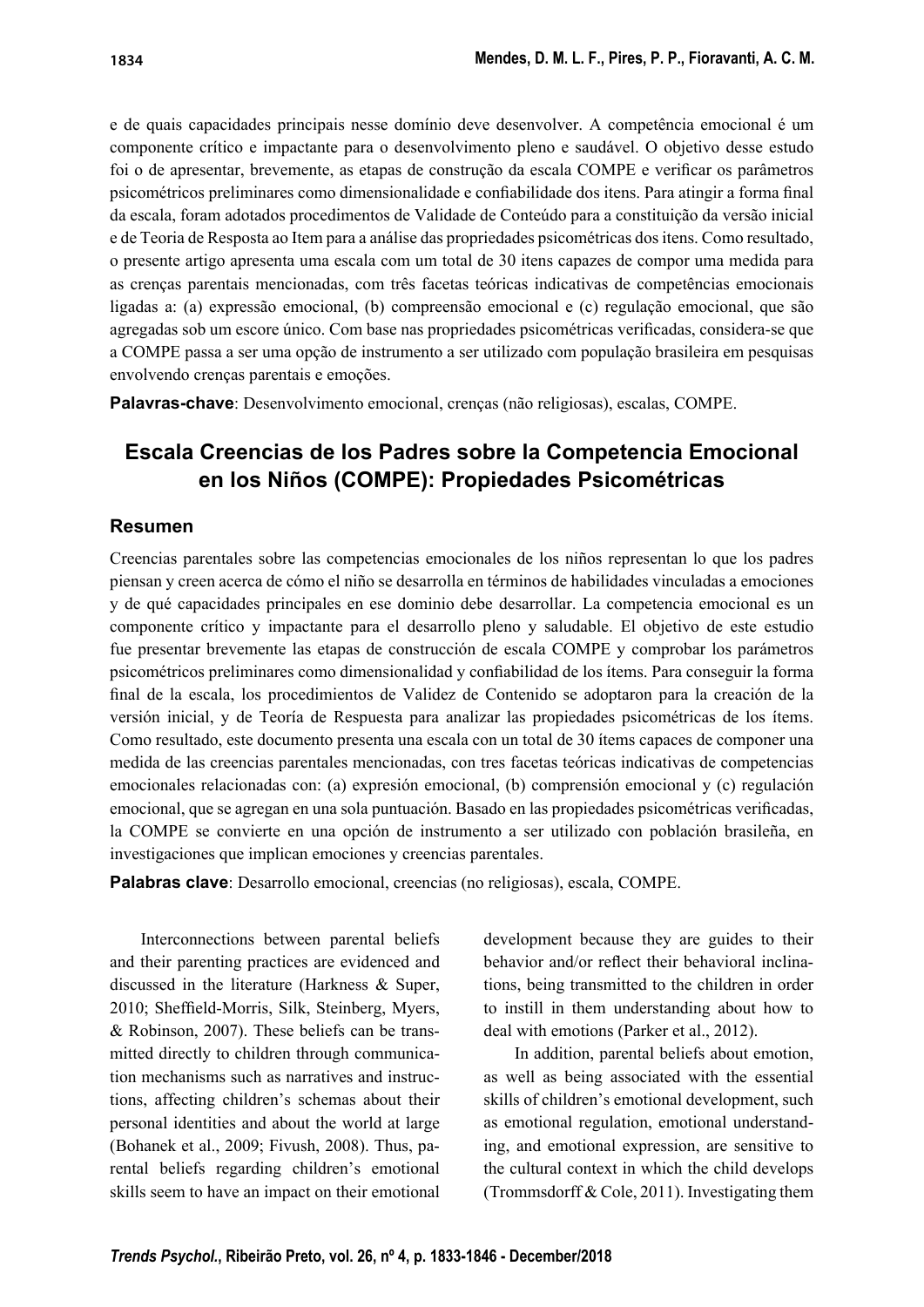constitutes a relevant way to increase knowledge about parenting and children's emotional development, expanding possibilities for action in seeking full and healthy development (Lozada, Halberstadt, Craig, Dennis, & Dunsmore, 2016; Trommsdorff & Cole, 2011). However, little is known about parental beliefs related to emotions, especially in Brazilian parents. As an aggravating factor, there are no instruments to evaluate the phenomenon in this population.

The relevance of emotion-related skills for a healthy, biologically and socially healthy life has been recognized and underlined by psychologists and neuroscientists in the last decades (Damásio, 2009; Denham, Ferrier, Howarth, Herndon, & Bassett, 2016; Finlon et al., 2015; Goleman, 1995; Saarni, 1999). Some constructs related to this human skills domain have been proposed, with different emphases on the different aspects to be taken into account, with the notion of emotional intelligence formulated by Goleman (1995) being one that has caused great repercussions inside and outside Psychology.

Defined by this author as a set of skills that includes the control of impulses, self-motivation, empathy and social skill in interpersonal relationships, some initiatives have been carried out with the aim of instrumentalizing the measurement of emotional intelligence, such as the Veiga Scale of Emotional Competence (Mendonça, 2009) and the Emotional Competence Inventory (ECI; Boyatzis & Sala, 2004). The development of these skills in ontogenesis and the parents' view regarding this, however, do not seem to be part of the concerns that guided this theoretical formulation and associated studies.

Starting from another theoretical perspective, Halberstadt et al. (2013) worked on the idea of parental beliefs about the emotions of the children. According to the authors, they constitute important aspects of the parental socialization of emotion and may be related to the mental health and well-being of the children. Thus, they developed a multifaceted questionnaire to evaluate the beliefs of parents regarding the emotions of their children, the Parents' Beliefs about Children's Emotions Questionnaire (PBACE), which consists of seven scales covering the reactions and ways of dealing with the emotional manifestations of children. However, perhaps the best-known empirical work on parental beliefs about emotions is parental meta-emotion (Gottman, Katz, & Hooven, 1996). Although the meta-emotion measures developed demonstrate psychometric strong points, the construct itself combines the assessment of beliefs and behaviors, making it difficult to distinguish the impact of the parental beliefs from that which can be attributed to the parental behaviors.

The interest and theoretical concept assumed for the construction of the COMPE scale, proposed here, are different from the initiatives mentioned and are based on the idea of the development of emotional competence, according to Denham (1998). Being a multidimensional and complex concept, emotional competence involves various components, of which the author highlights emotional expression, comprehension and regulation. According to Denham (1998), these components function in an integrated way.

The skills involved in emotional competence are constituted according to the age, in a way that is appropriate to the cultural environment and to the social situation in question, involving recognition of psychological processes within oneself and within others. Thus, emotional competence is revealed in many everyday situations experienced by individuals at all stages of the life cycle and develops from birth throughout life. However, for Denham (2007) it is in childhood that the development of emotional competence gains important space and requires more attention, especially among those aged three/four and five years. Empirical studies have shown that these skills play a central role in children's developmental trajectories, not only for mental health but also for academic success and social competence, supporting cognitive development, readiness, and school adjustment (Curby, Brown, Bassett, & Denham, 2015; Denham, Bassett, Zinsser, & Wyatt, 2014; Izard et al., 2001).

Thinking about and investigating the moment of ontogenesis between two and five years, when the child shows marked progress in development in several areas (speech, thought,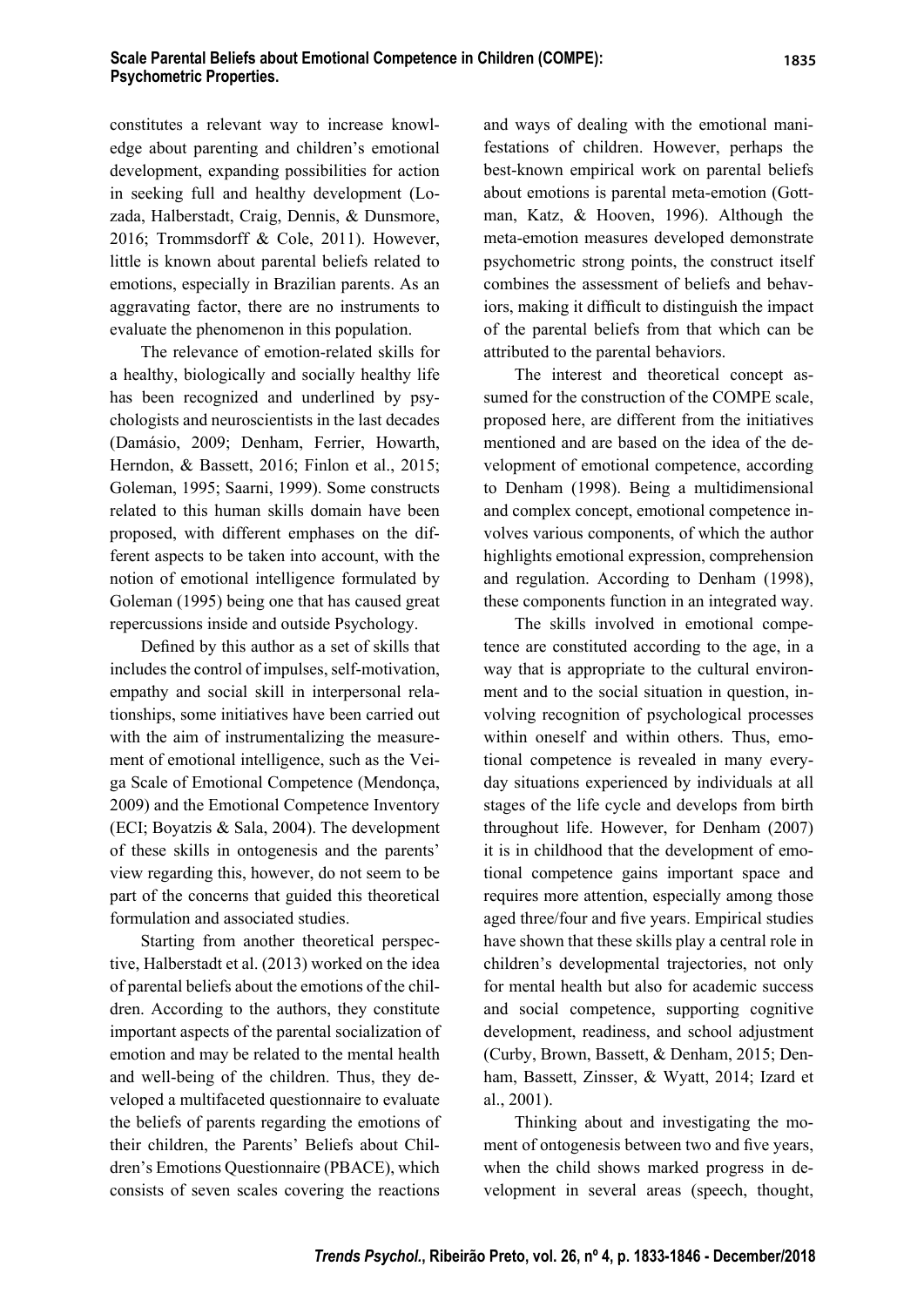# motor, social play), Denham (1998) pondered that children are emotionally more sophisticated than one might think. He argued that the various transformations in emotional competence in this period have led developmental psychologists to try to describe them more fully.

Denham (1998) discussed each of the three core competences related to emotions and considered that emotional expression in young children includes: using gestures to express nonverbal emotional messages about a social situation or relationship; demonstrating empathic involvement with the emotions of other people; displaying complex self-consciousness and social emotions, such as guilt, pride and shame, in appropriate contexts; and realizing that one can feel a certain way "inside", but display different behavior.

For the comprehension of emotions in young children the skills to: discern their emotional states; discern the emotional states of others; and use the vocabulary of emotions were highlighted by Denham (1998). With regard to emotional regulation, the capacities mentioned were: to deal with aversive or distressing emotions, or the situations that arouse them; to deal with pleasurable emotions or the situations that arouse them; and to strategically regulate the emotional experience and expression at appropriate times.

Despite the relevance of the emotions and parenting for studies aimed at children's development, in a review of the literature no national or international instruments were identified that focused on parental beliefs regarding emotions, evaluating the importance attributed by mothers and fathers to the central skills of emotional competence, for the development of the child. Considering the need to evaluate these beliefs for a broader comprehension of the socialization of the emotions of children from four to five years of age, under this focus and from the Brazilian culture, the scale *Parental beliefs regarding emotional competence in children* (COMPE) was developed.

The aim of this study was to present, briefly, the construction steps of the COMPE scale and to verify the preliminary psychometric parameters, such as the dimensionality and reliability of the items. It is assumed that the construction and validation of a psychological instrument is of extreme importance for the advancement of the scientific knowledge of a given area.

Measuring instruments, such as scales, require well-defined steps and rigorous techniques in their development (Pasquali, 2010a, 2011), since they aim to quantify unobservable phenomena or latent variables, characteristic of psychological constructs. Pasquali (2010a) highlighted three main poles or procedures called: the theoretical pole, empirical pole and analytical pole. They include specific steps and methods that must be developed in sequence.

Considering that the constitutive definition is the identification of the dimensions and attributes of the constructs, in the present study the constitutive definition stage was carried out according to the theoretical concepts formulated by Denham (1998, 2007). Thus, the goal of constructing the scale of parental beliefs about the importance of children's emotional competence was based on theoretical formulations, according to which three main pillars can be focused: the emotional expression (potentially observable changes in the face, voice, body, and activity level due to an internal or external event that provokes an emotion), the comprehension of emotions (ability to identify emotions in oneself and other people and to be able to name them appropriately) and emotional regulation (the ability to deal with emotions, whether pleasurable or distressing, and the situations that promote them).

In this study, for the operational definition, a variety of operational concepts representing emotional expression (using gestures, such as a hug, to express non-verbal emotional messages about a social situation or relationship, expressing facial expressions of emotions, such as a smile), emotional comprehension (realizing that one feels more sadness than anger when the teacher calls for attention; knowing that the father's smile upon arriving home from work should indicate that he is pleased), and emotional regulation (appealing to the mother when the brother takes one's toy, instead of hitting him) were extracted from the literature.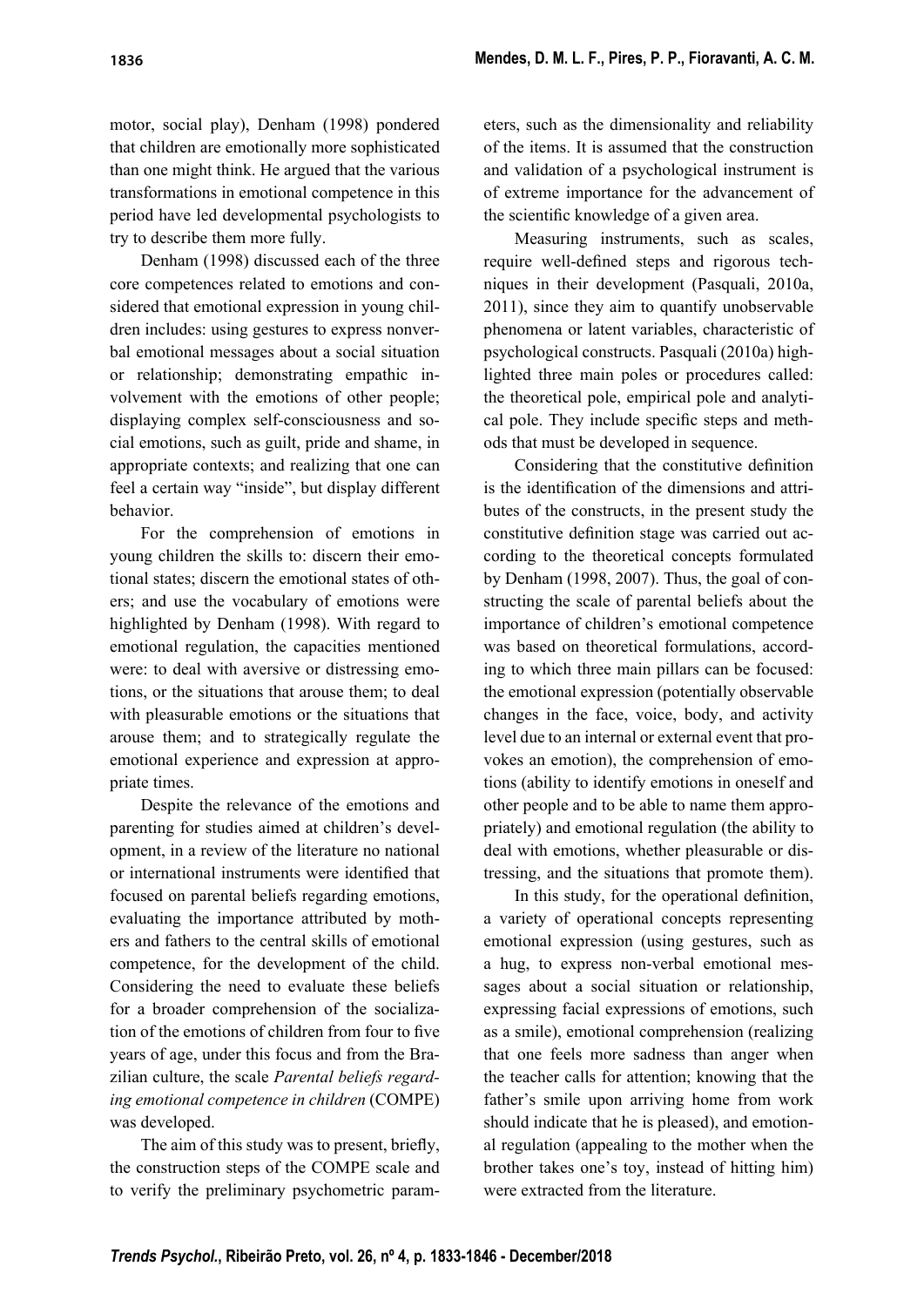From these operational concepts, a list of categories was produced that are expressed in unitary and specific tasks, called items. According to Pasquali (2010b), the construction of the items corresponds to the stage of operationalization of the construct and the main source used for the development of this stage is the bibliographical review related to the construct.<sup>1</sup>

The items of the *Parental Beliefs regarding Emotional Competence in Children Scale* were constructed considering a number of phrases expressing emotional expression, emotional comprehension and emotional regulation, gathered based on the bibliographical review and the experience of the first author. A Likert-type scale was chosen as the structure of the instrument, in which the categories were defined in six grades associated with the importance the participant assigns to the statement: not important, minimally important, slightly important, reasonably important, very important and extremely important. A total of 104 items were constructed according to the constitutive and operational definitions of the formulations of Denham (1998, 2007) following the criteria that, according to Pasquali (1998), are: behavioral, objectivity or desirability, simplicity, clarity, relevance, accuracy, variety, modality, typicality and credibility.

Of the 104 items constructed for the *Parental Beliefs regarding Emotional Competence in Children Scale*, 45 items were from the **Emotional expression** component, 40 items from the **Emotional comprehension** component, and 19 items from the **Emotional regulation** component, all of which were constructed in the form of sentences to be qualified by the respondents. The items were constructed as behavioral representatives of the theoretical formulation of Denham (1998). However, it was necessary to evaluate them through the opinion of experts in the field, known as judges, guaranteeing their validity (Pasquali, 1998, 2010b). Thus, for the semantic analysis of the items and content analysis, the *Parental Beliefs regarding Emotional*  *Competence in Children Scale* was submitted to analysis by judges.

The judges were asked to provide their level of agreement with the items and their opinion on the semantic adequacy, ease of comprehension and relevance of the behavioral representation of each item of the scale and to describe their considerations regarding the construction of the item.

The result of the analysis of the judges culminated in 73 of the initial 104 items being maintained, due to low values obtained in the content validity coefficient  $(CVC)$  - lower than 0.80. Of the items in the theoretical facet of emotional regulation, five were revised by the experts. After the revisions, the scale presented a CVC of 0.99 for both relevance and clarity of the writing of the items, indicating the agreement of the judges regarding the good quality of the content of the scale. This version, composed of 40 items related to emotional expression, 23 related to emotional comprehension and 10 related to emotional regulation, was used for the study presented here, according to the method described below.

### **Method**

#### *Sample*

The study included 81 parents with children of the required age, of whom 87.7% (*n*=71) were female and 12.3% (*n*=10) male, with a mean age of 35.21 years (*SD*=6.48, minimum age of 24 and maximum of 54 years), the majority from the state of Rio de Janeiro (48.1%, *n*=39) and half of the sample composed of participants from a total of nine states. Regarding schooling, 40% (*n*=32) had a complete or ongoing postgraduate degree, 16% (*n*=13) complete higher education, 23% (*n*=19) incomplete higher education and 21% educational levels of less than or equal to complete high school education. Considering the marital status, 85% (*n*=69) of the participants reported being in a stable union, 5% (*n*=4) reported being separated/divorced and 10% (*n*=8) single. The children of the participants had ages ranging from four to five years of age - according to the age range for the use of the scale -

<sup>1</sup> The pool of items was constructed from the groupings of phenomena raised in the prevalent themes.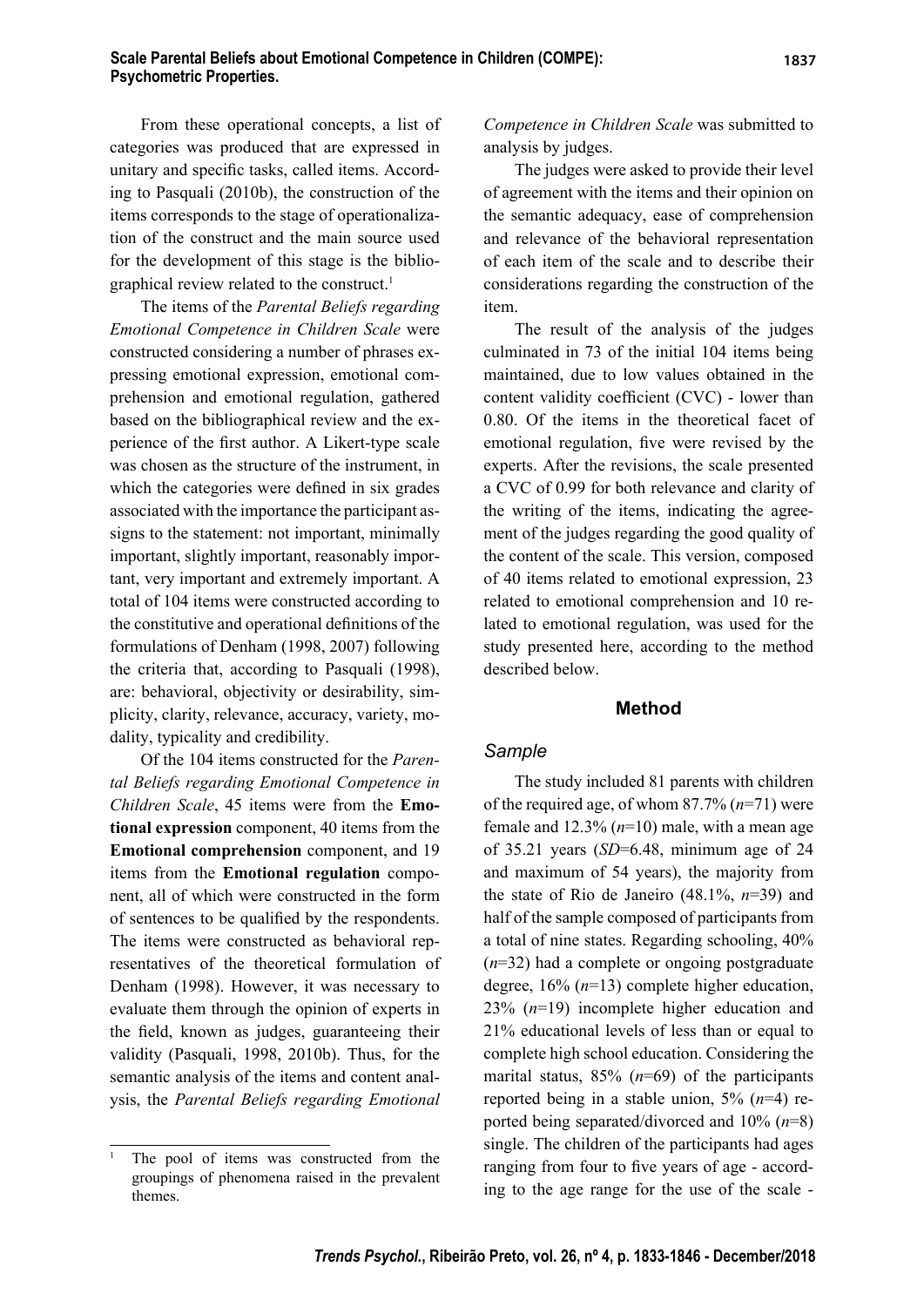with a mean age of *M*=4.63 (*SD*=0.48), being children in the Early Childhood Education level. To be (1) Brazilian, (2) resident in the country, and (3) the father or mother of (4) a child aged from four to five years were the inclusion criteria used, with those that did not fulfill all 4 criteria excluded. Data collection was performed from June to August 2016.

## *Instruments*

**Socio-demographic questionnaire** *–* the participants reported their sex, age, highest level of schooling reached, marital status, family income, profession, professional contract, location, date of birth of the child in the study and characteristics of the people living in the household. Part of the data will be used in subsequent studies.

**Emotional Skills Scale** *-* In order to measure the parents' beliefs about different aspects of emotional competence, three theoretical facets were selected, with a total of 73 items for the phase of analysis of the items for evidence of validity. The facet structure represented the theory regarding the organization of emotional competences. However, for measurement purposes, the scale scores an overall dimension of positive parental beliefs regarding the importance of the competencies listed. Low scores or location in lower *logits* represent participants with low focus or appreciation of emotional competencies in children in the same age range as their children, while the opposite occurs for higher scores or locations. The theoretical facets consist of: (1) emotional expression (40 items), (2) emotional comprehension (23 items) and (3) emotional regulation (10 items).

The scale is introduced with the following text: "Check one of the numbers to say how much you think it is important for the child's development that he/she ...". Responses could be noted on a six-point Likert-type scale, with descriptors ranging from (1) "not important", (2) "minimally important", (3) "slightly important", (4) "reasonably important", (5) "very important" and (6) "extremely important". In clinical or research contexts, calculating the mean of the responses to the instrument is recommended. Future studies will be conducted with the aim of producing interpretation standards, as well as localization percentiles with appropriate reference samples.

# *Procedure*

The participants responded to online forms made available through Google Docs. The announcement was made on social networks (Facebook, Linkedin and Google+), as well as by e-mail, with a brief presentation text and the link to the study form. Before responding to the instruments, however, they first had to read and agree to the terms of consent. After reading and agreeing to participate in the study, the form was followed by the sociodemographic questionnaire and, finally, the COMPE scale was presented. When completing the form, an option to send the completed form was available, followed by a statement thanking them for participating. In a pilot study, it was found that filling in the entire form took from 20 to 30 minutes.

# *Data Analysis*

The software used for the analyses was R v3.3.1 (*R Core Team*, 2016). The dimensionality analysis was conducted using the *nFactors* package (Raiche & Magis, 2010). The reliability and item analysis was conducted using the *mirt* package (Chalmers, 2012).

The dimensionality in the *nFactors* package can be analyzed through a plurality of rules, considering that it returns the quantity of factors through the *Kaiser* criterion, of eigenvalues greater than 1.00. It also presents the number of factors retained in the parallel analysis, using the optimized coordinate method and, finally, the acceleration factor. Raiche and Magis (2010) recommend that it is decided by the number of factors retained throughout all the procedures.

The reliability analysis was conducted both through Cronbach's alpha coefficient, usually reported in the psychometric literature, as well as the empirical reliability coefficient (ERC). The ERC is obtained considering a secondary estimate of the latent trait and its standard errors returned by the *fscores* command (Chalmers, 2012).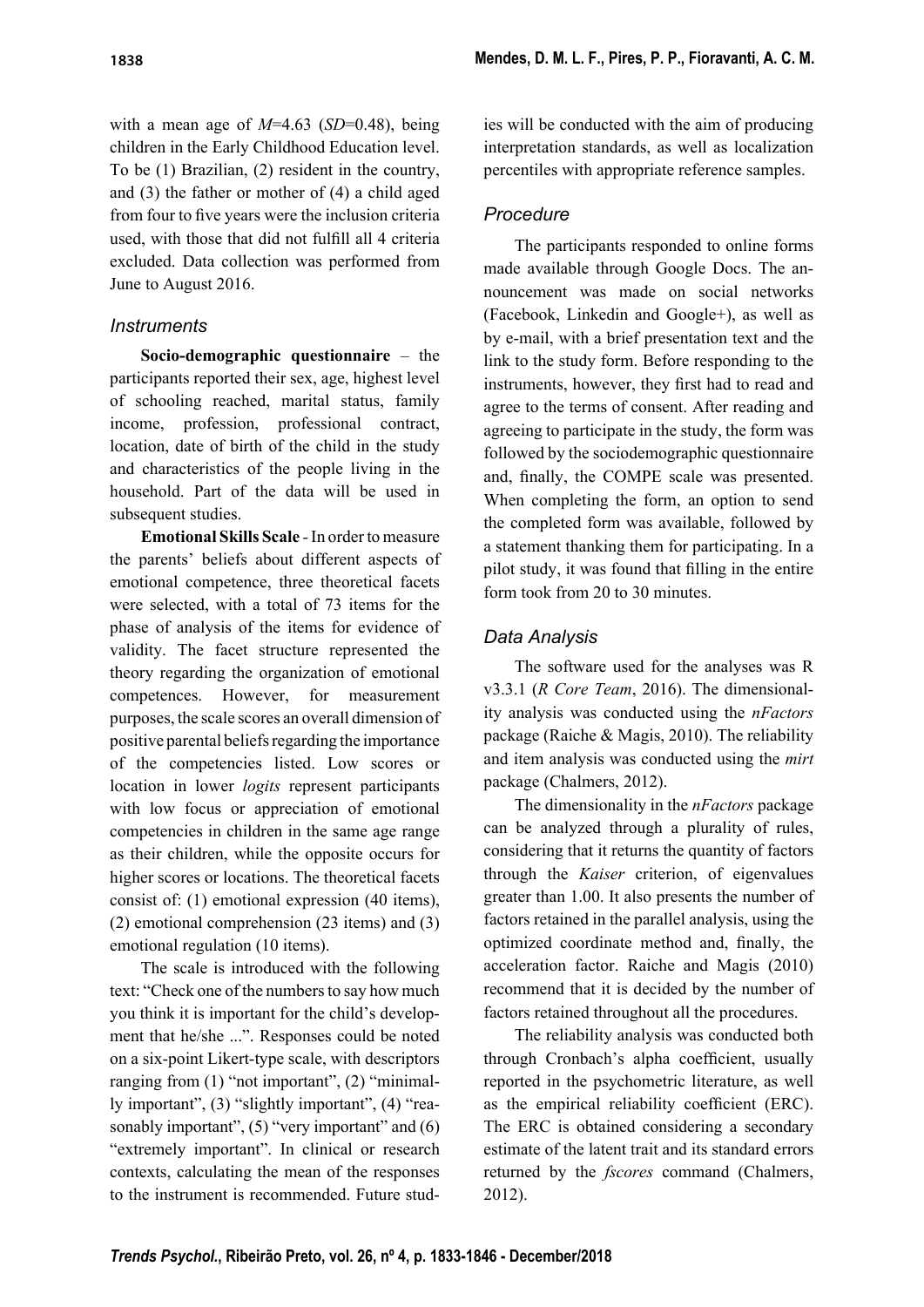The analysis of the items was conducted using the Item Response Theory paradigm, according to the Generalized Partial Credit Model (GPCM). Considering that the present study obtained a smaller than necessary sample due to the collection challenges, the *Metropolis-Hastings Robbins-Monro* (MHRM) resampling method was used in order to increase the robustness of the estimates and subsequent analyses (Chalmers, 2012). Three criteria were used in order to select items:  $(1)$  chi-square goodness of fit test for each item, where non-significant values indicate a fit of the characteristic curve of the item to the observed response patterns; and (2) level of discrimination between 0.70 and 1.50 while observing the quality of the item and test information (Baker, 2001; De Ayala, 2009). Among the characteristics of the items reported in the GPCM model, the level of discrimination and the level of the mean trait presented by the degrees of response of each item are included.

#### **Results**

#### *Dimensionality*

The initial investigation of the dimensionality of the scale indicated a total of 15 dimensions with eigenvalues above  $1.00$ , with five dimensions indicated in the parallel analysis. Analysis of the optimized coordinates maintained five dimensions, however, four dimensions were lost in the acceleration factor analysis, leaving only a single dimension that accumulated 37%.

After the item removal process, which will be reported in the item fit section, there was a loss of the number of dimensions, with the scale having seven dimensions detected within the eigenvalue criterion: three dimensions for the parallel analysis, three dimensions for the optimized coordinates and one dimension, at the end, for the acceleration factor, with the retention of 29% of the explained variance.





**Figure 1. Non-graphical Solutions of the Emotional Competence Scale. Reliability.**

Although the present article includes an analysis in IRT, it was chosen to report the Cronbach's alpha coefficient due to its frequent use in the literature. The alpha coefficient obtained prior to the item removal was 0.97, with only

Q1, Q3 and Q70 presenting item-total correlation of less than 0.30. The empirical reliability coefficient computed by the *mirt* package also presented a value of 0.97.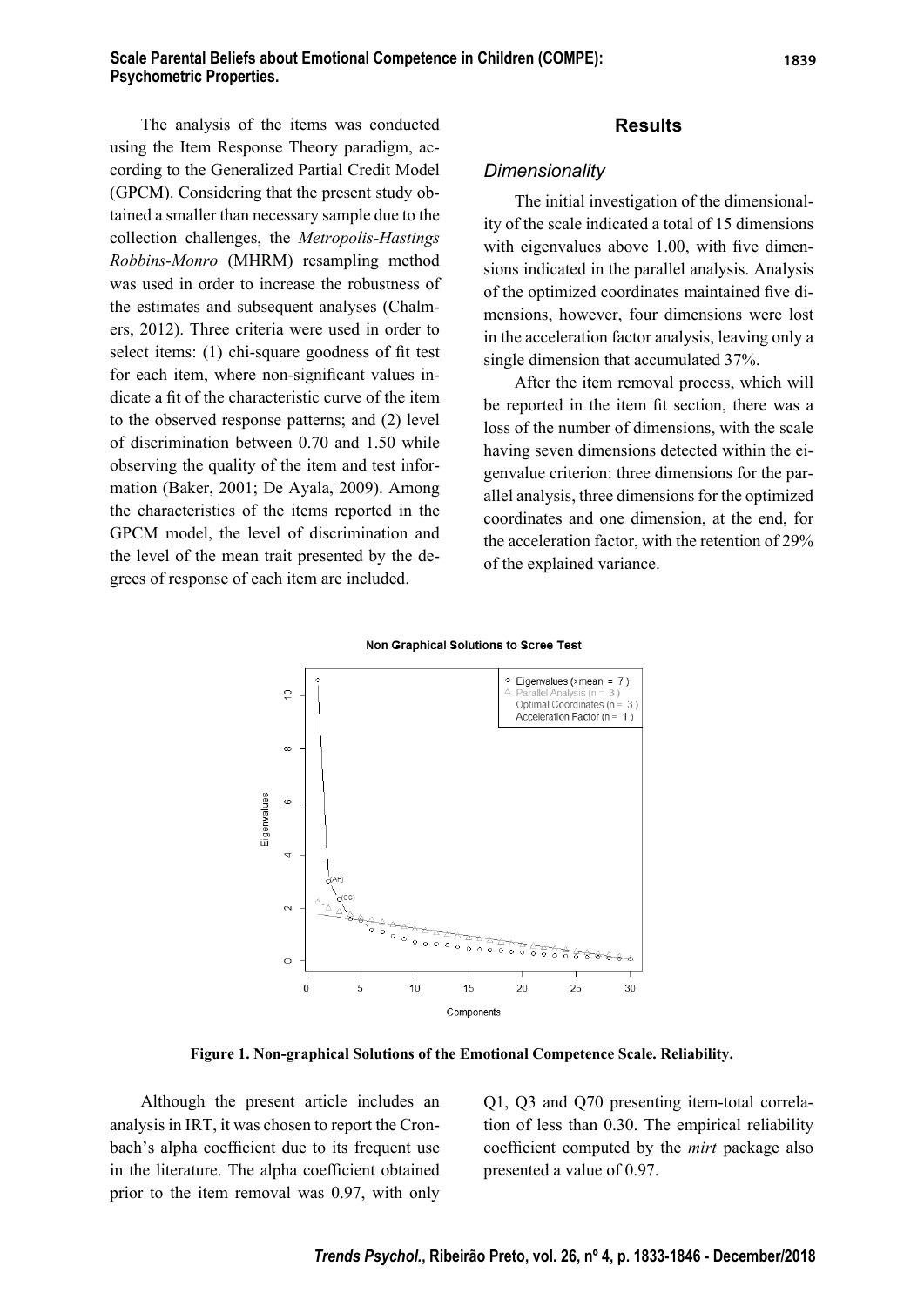After the item removal, in the IRT fit process, the alpha coefficient was reduced to 0.93 and none of the items presented item-total correlation lower than 0.30. In turn, the empirical reliability coefficient presented a value of 0.94. Figure 2 shows that the instrument retained high reliability values for the largest portion of the latent trait continuum.



**Figure 2**. Reliability graph for the ECS presenting the skill levels interval between -6 and +6.

#### *Fit of the Items and Localization*

The first parameter for the item selection was the chi-square test, with the aim of eliminating items that had a poor approximation between the characteristic curve of the item and the observed response patterns. In this sense, the problematic items were the items Q11 (*X²*=19.66, *p*=.033), Q12 (*X²*=20.22, *p*=.042), Q17 (*X²*=21.00, *p*=.021), Q29 (*X²*=25.73, *p*=.012), Q39 (*X²*=20.94, *p*=.022), Q50 (*X²*=19.65, *p*=.033), Q55 (*X²*=25.67, *p*=.042) and Q64 (*X²*=23.89, *p*=.012).

The second step was the exclusion of items that had discrimination levels below 0.70 or higher than 1.50. The items removed due to low levels of discrimination were as follows: Q1 (*a*=0.68), Q3 (*a*=0.41), Q6 (*a*=0.31), Q25 (*a*=0.57), Q40 (*a*=0.61), Q55 (*a*=0.38), Q61 (*a*=0.36), Q70 (*a*=0.25) and Q71 (*a*=0.57). It should be highlighted that all the items mentioned with low discrimination presented item information functions practically represented by straight or low relief lines. The number of items, on the other hand, removed due to an excess of discrimination was high, including items Q2 (*a*=1.56), Q11 (*a*=2.03), Q20 (*a*=1.55), Q24 (*a*=1.84), Q26 (*a*=1.93), Q27 (*a*=3.19), Q28 (*a*=1.96), Q30 (*a*=3.25), Q35 (*a*=2.05), Q36 (*a*=2.73), Q37 (*a*=3.07), Q38 (*a*=3.37), Q41 (*a*=2.22), Q43 (*a*=2.42), Q44 (*a*=1.95), Q47 (*a*=2.38), Q48 (*a*=1.67), Q50 (*a*=1.50), Q51 (*a*=2.27), Q53 (*a*=1.88), Q54 (*a*=1.75), Q57 (*a*=1.67), Q59 (*a*=1.83), Q63 (*a*=2.28), Q64 (*a*=1.56), Q65 (*a*=1.65), Q66 (*a*=2.15), Q68 (*a*=1.63), Q69 (*a*=1.79) and Q73 (*a*=1.97). The parameters and fit of the remaining items are presented in table 1.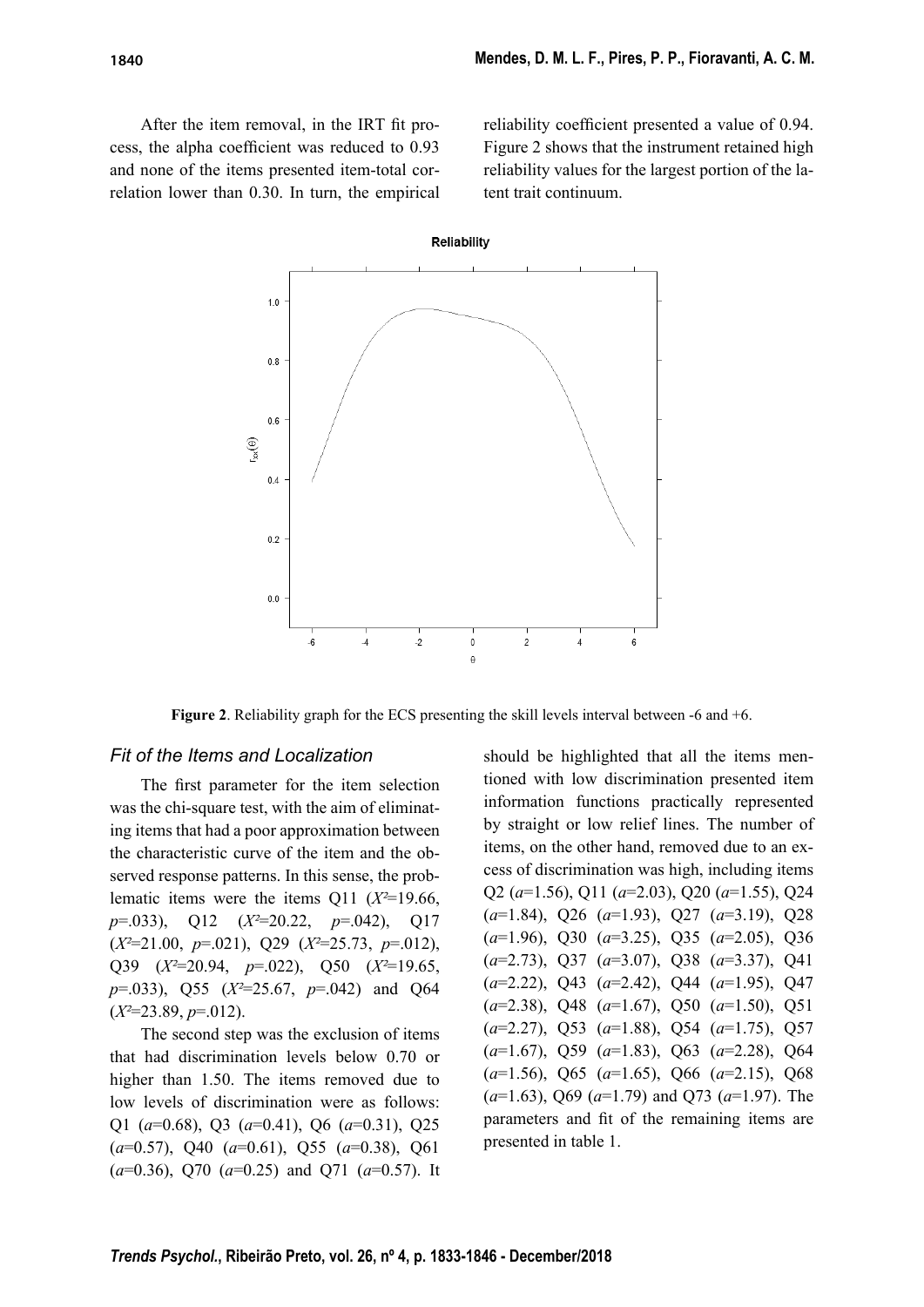### **Scale Parental Beliefs about Emotional Competence in Children (COMPE): Psychometric Properties.**

**Table 1**

**Discrimination Parameters (a), Localization (b) and Fit of the Items through the Chi-Square Test including**  the Test Statistic (X<sup>2</sup>), Degrees of Freedom (*df*) and Level of Statistical Significance (*p*-sig)

| List of items                  | $\boldsymbol{a}$ | $\boldsymbol{b}$         | $X^{\scriptscriptstyle 2}$ | df                           | $p$ -sig |
|--------------------------------|------------------|--------------------------|----------------------------|------------------------------|----------|
| <b>Emotional Expression</b>    |                  | $\overline{\phantom{0}}$ |                            | $\qquad \qquad \blacksquare$ |          |
| Q4                             | 1.06             | $-1.70$                  | 16.95                      | 12                           | .152     |
| Q8                             | 1.07             | $-1.08$                  | 20.13                      | 13                           | .092     |
| Q10                            | 1.14             | $-1.69$                  | 10.60                      | 11                           | .478     |
| Q15                            | 1.29             | $-0.47$                  | 12.14                      | 11                           | .353     |
| Q18                            | 1.29             | $-0.44$                  | 17.64                      | 14                           | .224     |
| Q19                            | 1.30             | $-1.07$                  | 7.75                       | 10                           | .654     |
| Q21                            | 1.42             | $-0.88$                  | 17.96                      | 13                           | .159     |
| Q33                            | 1.05             | $-1.26$                  | 12.18                      | 10                           | .273     |
| $Q$ 34                         | 1.23             | $-0.89$                  | 13.59                      | 11                           | .257     |
| Q42                            | 1.44             | $-0.75$                  | 9.58                       | 11                           | .568     |
| Q46                            | 1.19             | $-0.76$                  | 17.10                      | 12                           | .146     |
| Q <sub>56</sub>                | 0.94             | $-0.99$                  | 18.78                      | 12                           | .094     |
| Q60                            | 1.30             | $-0.86$                  | 15.01                      | 11                           | .182     |
| Q <sub>62</sub>                | 1.32             | $-0.97$                  | 14.48                      | 11                           | .208     |
| Q72                            | 1.13             | $-0.70$                  | 10.37                      | 12                           | .584     |
| <b>Emotional Understanding</b> |                  |                          |                            |                              |          |
| Q <sub>5</sub>                 | 1.10             | $-1.13$                  | 11.24                      | 15                           | .736     |
| Q7                             | 1.14             | $-0.61$                  | 16.74                      | 12                           | .160     |
| Q <sub>9</sub>                 | 1.19             | $-0.87$                  | 11.63                      | 11                           | .392     |
| Q13                            | 0.82             | $-0.69$                  | 13.63                      | 12                           | .325     |
| Q16                            | 0.75             | $-0.89$                  | 10.68                      | 12                           | .556     |
| Q23                            | 1.43             | $-0.81$                  | 14.36                      | 12                           | .278     |
| Q31                            | 1.22             | $-1.25$                  | 6.04                       | 10                           | .812     |
| Q45                            | 1.32             | $-0.67$                  | 13.09                      | 12                           | .362     |
| $\rm Q52$                      | 1.19             | $-0.63$                  | 10.11                      | 12                           | .606     |
| Q58                            | 1.47             | $-0.67$                  | 11.17                      | 10                           | .344     |
| <b>Emotional Regulation</b>    |                  | -                        |                            |                              |          |
| Q14                            | 0.75             | $-1.30$                  | 17.05                      | 14                           | .253     |
| Q22                            | 1.09             | $-1.67$                  | 13.77                      | 12                           | .316     |
| Q32                            | 1.16             | $-1.43$                  | 7.41                       | 12                           | .830     |
| Q49                            | 1.22             | $-1.40$                  | 8.68                       | 11                           | .652     |
| Q67                            | 0.85             | $-0.84$                  | 16.32                      | 13                           | .232     |

The items that presented the lowest level of localization or were less revealing were: Q4 (*b=*-1.70), Q10 (*b=*-1.69), Q22 (*b=*-1.67), Q32 (*b=*-1.43) and Q49 (*b=*-1.40). In turn, the most revealing items or those that required the highest trait level were: Q18 (*b*=-0.44), Q15 (*b*=-0.47), Q7 (*b*=-0.61), Q52 (*b*=-0.63) and Q58 (*b*=-0.67). The items that presented the highest levels of discrimination were: Q45 (*a*=1.32), Q21 (*a*=1.42), Q23 (*a*=1.43), Q42 (*a*=1.44) and Q58 (*a*=1.47).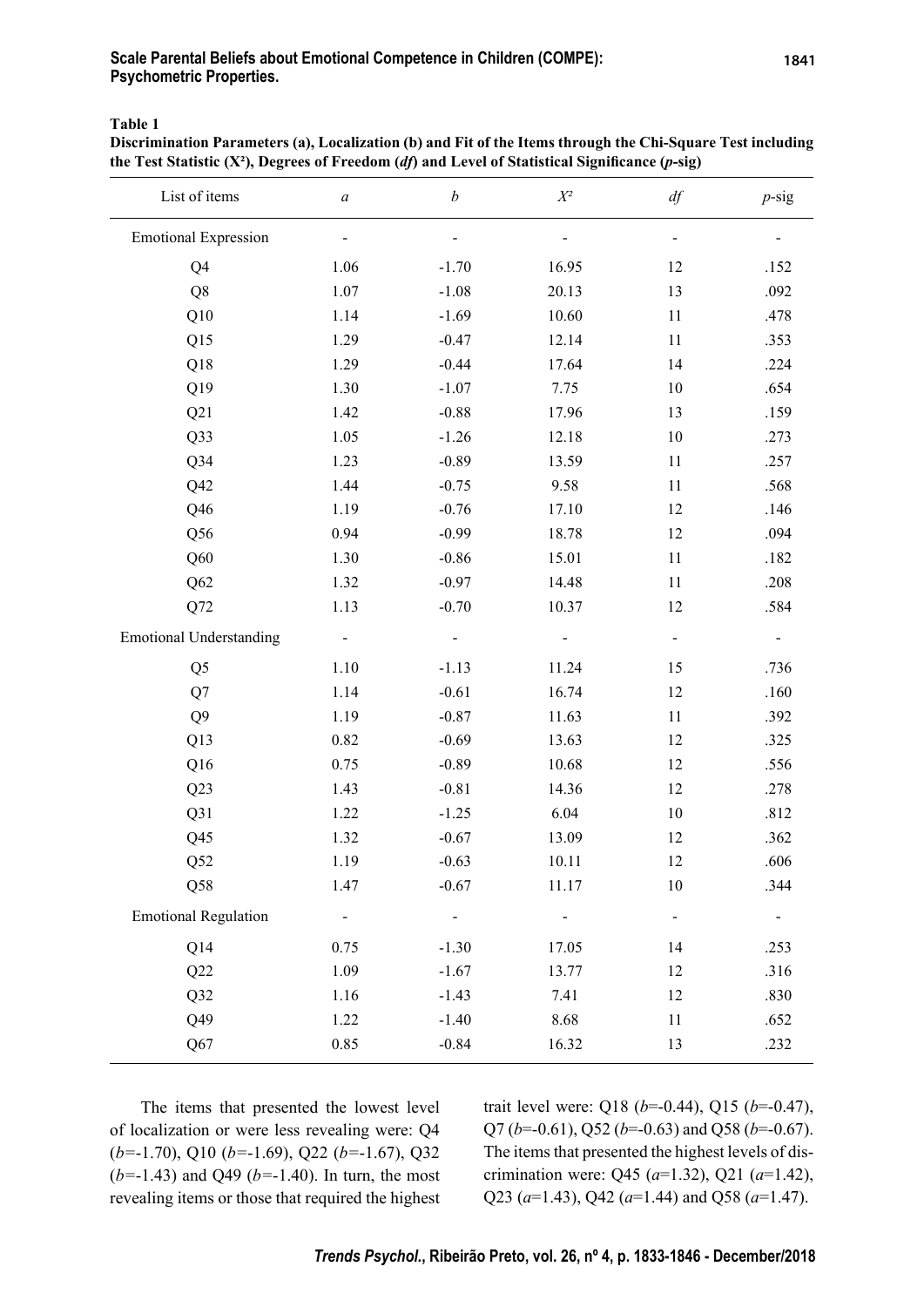For the remaining items, the Test Information Function, presented in Figure 3, indicates that the measurement error increased rapidly, especially before the region near to the trait levels located at *b*=-4.00 and near to +2.00. The information peak also precedes the localization

of  $b=0.00$ . The information is essential to understand what the best use of the scale would be. In this sense, instruments with higher information level at low trait levels are more useful as screening instruments.



**Figure 3. Test information function. The blue curve indicates the information curve, while the pink curve indicates the error distribution.**

# **Discussion and Final Considerations**

The COMPE was constructed following three phases, namely: (1) elaboration of items from the theoretical framework, with 104 items being established; (2) evaluation of these items by judges, with only those that achieved a satisfactory content validity coefficient being retained, leading to a new total of 73 items, (3) submission of the 73 item version to item analysis procedures through Item Response Theory, with 30 items being retained in total, ending a rigorous process for a first version with potential for use.

The results of the analyses are indicative of obtaining a first version of COMPE with potential for use. This constitutes a methodological contribution to research in the field of studies in which it is included, as Brazilian instruments that offer a reliable and valid measure of parental

beliefs regarding emotional competences in children have not been identified. It is understood that what parents think and believe about how the child develops emotionally and which main skills should be developed in this area are high impact components critical for full and healthy development (Denham, 2007; Parker et al., 2012; Trommsdorff & Cole, 2011). It can be stated that in the present study an initial step was taken in the constitution of an instrument that reflects this theoretical concept, so that the COMPE in its form achieved offers satisfactory reliability and validity indices.

Through the results it was possible to arrive at a set of items the model curve of which fits the observed responses. However, the representation of the behaviors and the discrimination capacity follow as a challenge for the next versions. The first question concerns the distribution of difficulty levels, which presented a predominantly negative localization characteristic. This means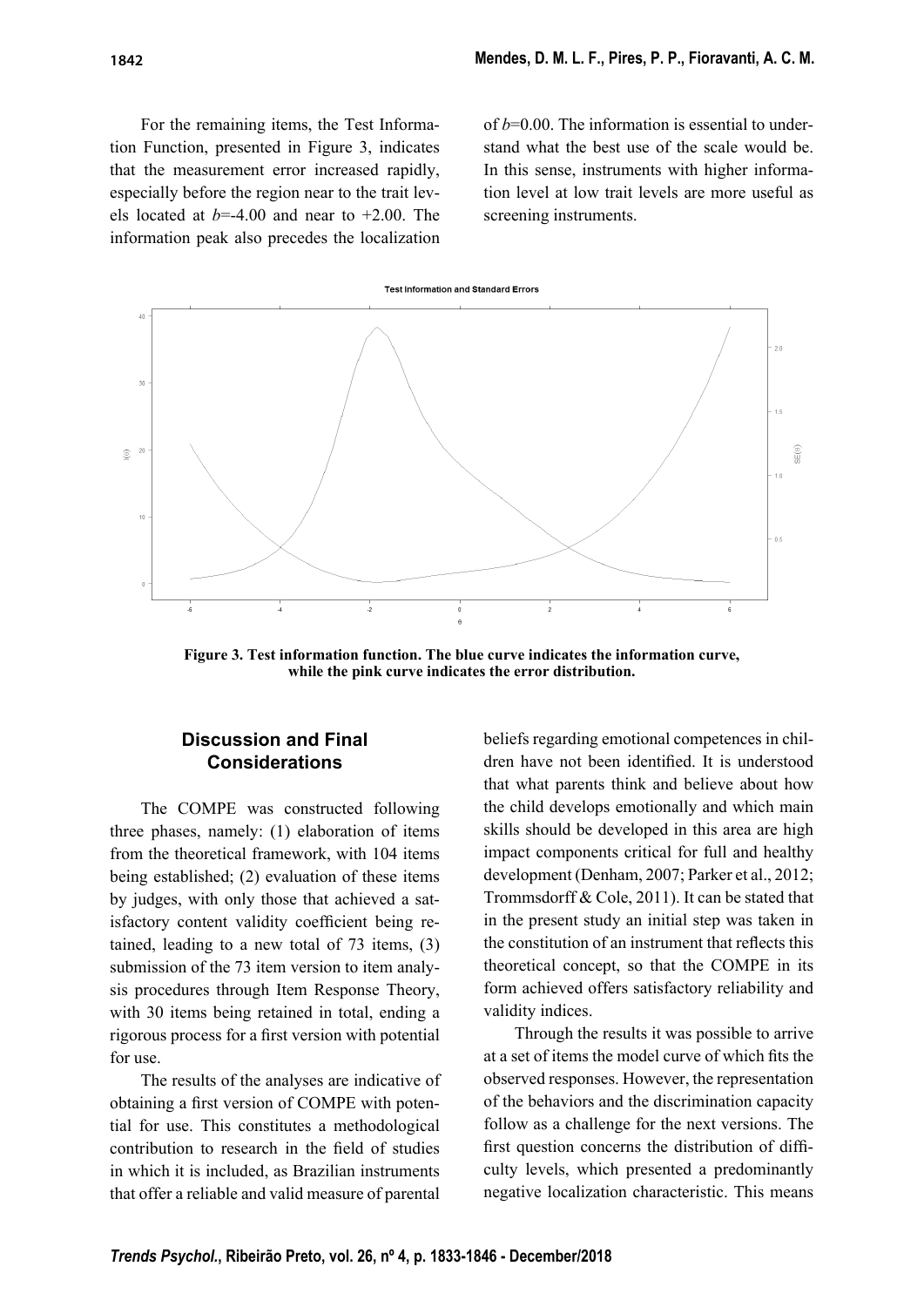### **Scale Parental Beliefs about Emotional Competence in Children (COMPE): Psychometric Properties.**

that most of the traits listed require a relatively low attitude in relation to the target attitude. One of the future goals for new versions will be to include items that represent less available or more difficult attitudes. Likewise, such items would make greater sensitivity possible at higher trait levels than those shown in, for example, Figure 3 of this article.

Regarding the difficulty levels, one of the points of attention was that items Q18, Q15, Q7, Q52 and Q58 reached the highest levels of difficulty. This is possibly related to the fact that almost all, with the exception of Q58, are associated with emotions considered negative (such as guilt, shame, and anger). This result may therefore be associated with a cultural trait of parental beliefs (Denham, 2007; Trommsdorff & Cole, 2011), with Brazilian parents not valorizing or expecting children in the age range contemplated to have skills linked to their expression or comprehension.

It is possible to state that one of the advantages of the present study is the elaboration of a measure for parental beliefs about emotional competences that considers the developmental context of the child, i.e., that of Brazilian mothers and fathers. The second advantage of the present study is the use of the Item Response Theory as an analysis procedure. Among the advantages listed by Hambleton, Swaminathan, and Rogers (1991) it is possible to highlight: (a) a more adequate characterization of the relationship between measurement and measurement error; (b) better characterization of information related to the scalability of items and people, as well as information that richly contributes to the selection of items and, finally; (c) estimates that are not normally sample or test-dependent.

Among the weaknesses of the study the limited sample can be highlighted. The aim of restricting the age range in which the children of the parents interviewed could be included was to propose an instrument appropriate for a real context and that adhered to that indicated by the author of the theoretical model in her practical experience with children at the age when the development of these competencies becomes more prominent (Denham, 2007). It was understood that the notions and cognitions of fathers and mothers about the emotional competences of children is something that is both situated in a specific sociocultural context and changes in the stages of the child's life cycle.

Another reason that may be hypothesized for the restriction of the sample size is the difficulty in obtaining participants who were willing to give up about 20 to 30 minutes of their time to complete the online form. The intended participants were, to a large extent, people who were in a moment of life in which they are presumed to be engaged in a professional activity (to be working) and parents of a child, with all the responsibility and tasks involved. It was attempted to circumvent the sample size using resampling techniques to provide greater robustness to the estimation and to the fit tests.

Furthermore, in terms of study limitations, the parents' level of knowledge about their own emotional competencies was not explored, which could affect the results obtained and allow a better interpretation of them. The convenience of this verification should be assessed for future investigations. However, there is no doubt that the analyses presented here need to increase the statistical power in the future.

In addition to the statistical power, another future expectation is to also carry out tests on the stability of the beliefs about emotional competences relative to the ages studied, in order to understand how they can change over time. Based on the concept that parental beliefs are constituted according to specific cultural models and meanings shared by the members of the sociocultural context in which they live, these beliefs are understood to undergo changes over the course of time.

Considering the limitations and contributions of the study, it is understood that its purpose was to present the construction steps of the COMPE scale and to verify the preliminary psychometric parameters, such as dimensionality and reliability of the items. The results obtained with the application performed are consistent with the model used. The scale is considered to present properties that allow its use in research involving parental beliefs and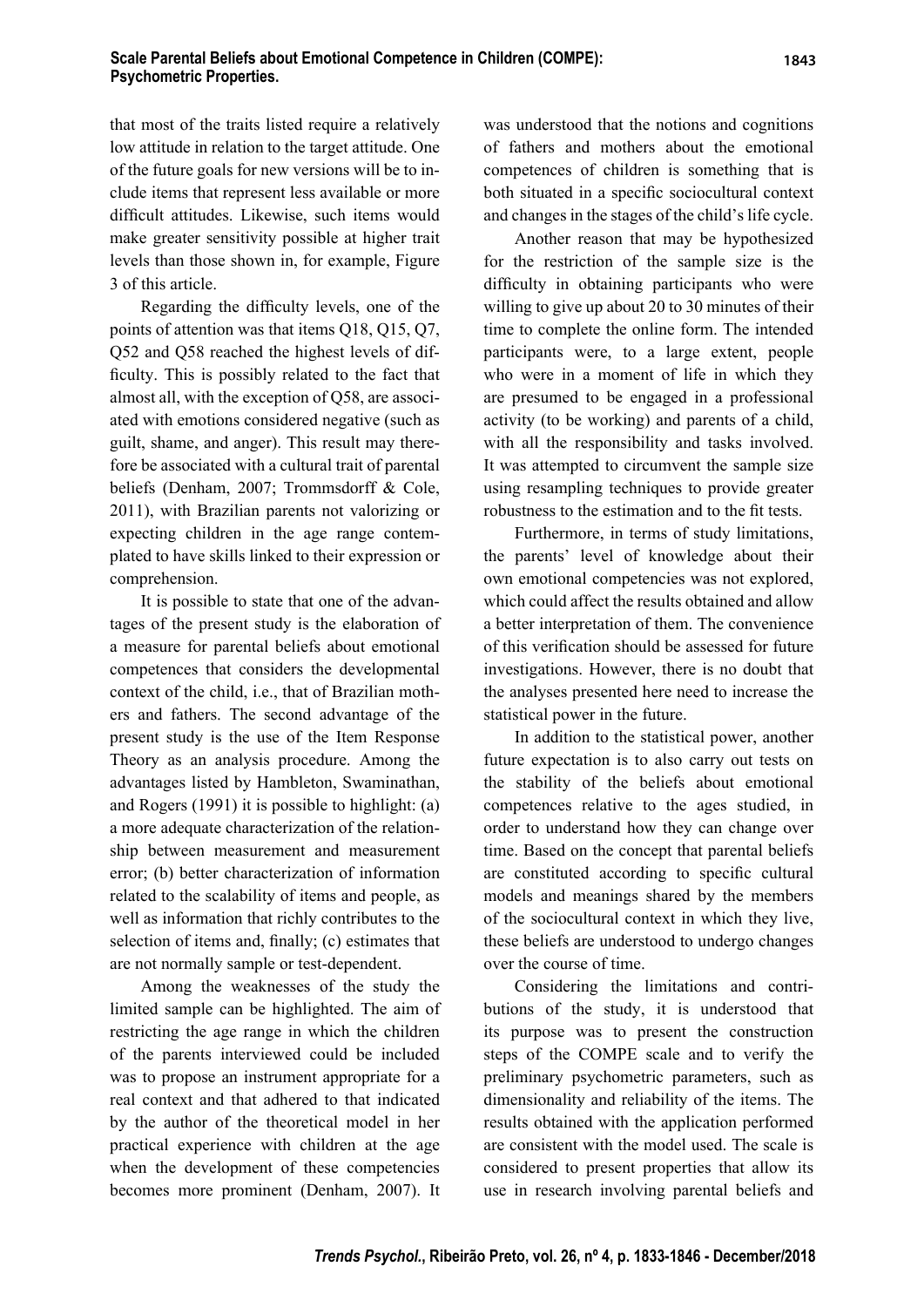emotions, with reliability. In addition, it is an instrument specially constructed for use with the Brazilian population, which represents an advance considering the lack of instruments with this focus and aim in the country.

### **References**

- Baker, F. (2001). *The Basics of Item Response Theory.* Washington: ERIC Clearinghouse on Assessment and Evaluation.
- Bohanek, J., Fivush, R., Zaman, W., Lepore, C., Merchant, S., & Duke, M. (2009). Narrative interaction in family dinnertime conversations. *Merrill-Palmer Quarterly, 55*(4), 488-515. doi: 10.1353/ mpq.0.0031
- Boyatzis, R. E., & Sala, F. (2004). Assessing emotional intelligence competencies. In G. Geher (Ed.), *The measurement of emotional intelligence* (pp. 147-80). New York: Novas Science.
- Chalmers, R. P. (2012). mirt: A multidimensional item response theory package for the R environment. *Journal of Statistical Software, 48*(6), 1-29. doi: http://hdl.handle.net/10.18637/jss. v048.i06
- Curby, T. W., Brown, C. A., Bassett, H. H., & Denham, S. A. (2015). Associations between preschoolers' social–emotional competence and preliteracy skills. *Infant and Child Development, 24*, 549-570. doi: https://doi.org/10.1002/ icd.1899
- Damásio, A. R. (2009). *Em busca de Espinosa: Prazer e dor na ciência dos sentimentos*. São Paulo, SP: Companhia das Letras.
- De Ayala, R. J. (2009). *The Theory and practice of item Response Theory.* New York: The Guilford Press.
- Denham, S. A. (1998). *Emotional development in young children*. New York: The Guilford Press.
- Denham, S. A. (2007). Dealing with feelings: How children negotiate the worlds of emotions and social relationships. *Cognition, Brain & Behavior*, *11*, 1-48.
- Denham, S. A., Bassett, H. H., Zinsser, K., & Wyatt, T. M. (2014). How preschoolers' social–emotional learning predicts their early school success: Developing theory-promoting, competency-based assessments. *Infant and Child Development, 23*, 426-454. doi: https://doi.org/10.1002/icd.1840
- Denham, S. A., Ferrier, D. E., Howarth, G. Z., Herndon, K. J., & Bassett, H. H. (2016). Key considerations in assessing young children's emotional competence. *Cambridge Journal of Education, 46*(3), 299-317. doi: https://doi.org/10.1080/030 5764X.2016.1146659
- Finlon, K. J., Izard, C. E., Seidenfeld, A., Johnson, S. R., Cavadel, E. W., Ewing, E. S. K., & Morgan, J. K. (2015). Emotion-based preventive intervention: Effectively promoting emotion knowledge and adaptive behavior among at-risk preschoolers. *Development and Psychopathology, 27*, 1353-1365. doi: 10.1017/S0954579414001461
- Fivush, R. (2008). Remembering and reminiscing: How individual lives are constructed in family narratives. *Memory Studies, 1*, 49-58. doi: https://doi.org/10.1177/1750698007083888
- Goleman, D. (1995). *Inteligência Emocional A teo*ria revolucionária que redefine o que é ser inte*ligente*. Rio de Janeiro, RJ: Objetiva.
- Gottman, J. M., Katz, L. F., & Hooven, C. (1996). Parental Meta-Emotion Philosophy and the emotional life of families: Theoretical models and preliminary data. *Journal of Family Psychology, 10*(3), 243-268.
- Halberstadt, A. G., Dunsmore, J. C., Bryant, A., Jr., Parker, A. E., Beale, K. R., & Thompson, J. A. (2013). Development of the Parents' Beliefs about Children's Emotions Questionnaire. *Psychological Assessment, 25*, 1195-1210. doi: 10.1037/a0033695
- Hambleton, R. K., Swaminathan, H., & Rogers, H. J. (1991). *Fundamentals of item response theory*. London: Sage.
- Harkness, S., & Super, C. (2010). Parental ethnotheories in children learning. In D. F. Lancy, J. Bock, & S. Gaskins (Eds.), *The Anthropology of Learning in childhood* (pp. 65-84). Plymouth, UK: AltaMira Press.
- Izard, C., Fine, S., Schultz, D., Mostow, A., Ackerman, B., & Youngstrom, E. (2001). Emotional knowledge as a predictor of social behavior and academic competence in children at risk. *Psychological Science*, *12,* 18-23. doi: https://doi. org/10.1111/1467-9280.00304
- Lozada, F. T., Halberstadt, A. G., Craig, A. B., Dennis, P. A., & Dunsmore, J. C. (2016). Parents' beliefs about children's emotions and parents' emotion-related conversations with their children. *Journal of Child and Family Studies, 25*,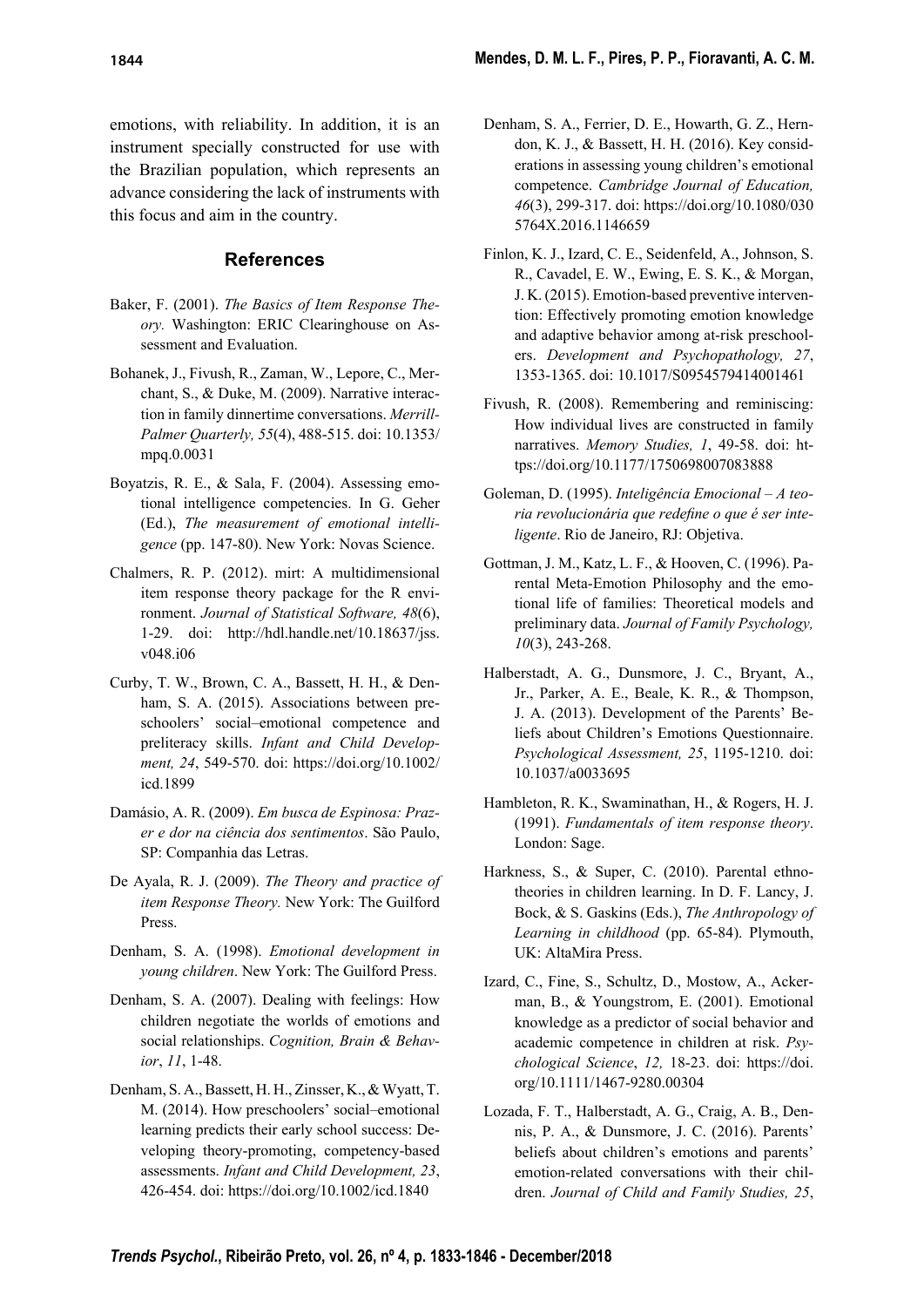1525-1538.

- Mendonça, S. S. (2009). Competências profissionais *dos enfermeiros: A excelência do cuidar*. Penafiel, Portugal: Penagráfica-Artes.
- Parker, A. E, Halberstadt, A. G., Dunsmore, J. C., Townley, G., Bryant, A., Thompson, J. A., & Beale, K. S. (2012). Emotions are a window into one's heart": A qualitative analysis of parental beliefs about children's emotions across three ethnic groups. *Monographs of the Society for Research in Child Development, 77*(*3*), 1-136. doi: 10.1111/j.1540-5834.2012.00676.x
- Pasquali, L. (1998). *Psicometria: Teoria e aplicações*. Brasília, DF: Editora da Universidade de Brasília.
- Pasquali, L. (2010a). *Instrumentação Psicológica: Fundamentos e Práticas.* Porto Alegre, RS: Artmed.
- Pasquali, L. (2010b). Testes referentes a construto: Teoria e modelo de construção. In L. Pasquali (Ed.), *Instrumentação psicológica: Fundamentos e práticas* (pp. 165-198)*.* Porto Alegre, RS: Artmed.
- Pasquali, L. (2011). *Psicometria: Teoria dos testes na psicologia e na educação.* Petrópolis, RJ: Vozes.
- Raiche, G., & Magis, D. (2010). *nFactors: An R package for parallel analysis and non graphical solutions to the Cattell scree test* (R package version 2.3). Montreal.
- Saarni, C. (1999). How we become emotionally competent. In C. Saarni (Ed.), *The Development of Emotional Competence* (pp. 54-78). New York: The Guilford Press.
- Sheffield-Morris, A., Silk, J., Steinberg, L., Myers, S., & Robinson, L. (2007). The role of the family context in the development of emotion regulation. *Social Development, 16*, 361-388. doi: 10.1111/j.1467-9507.2007.00389.x
- Trommsdorff, G., & Cole, P. M. (2011). Emotion self-regulation, and social behavior in cultural contexts. In X. Chen & K. H. Rubin (Eds.), *Socioemotional development in cultural context*  (pp. 131-163). New York: The Guilford Press.

*Recebido: 29/12//2016 1ª revisão: 14/08/2017 Aceite fi nal: 06/11/2017*